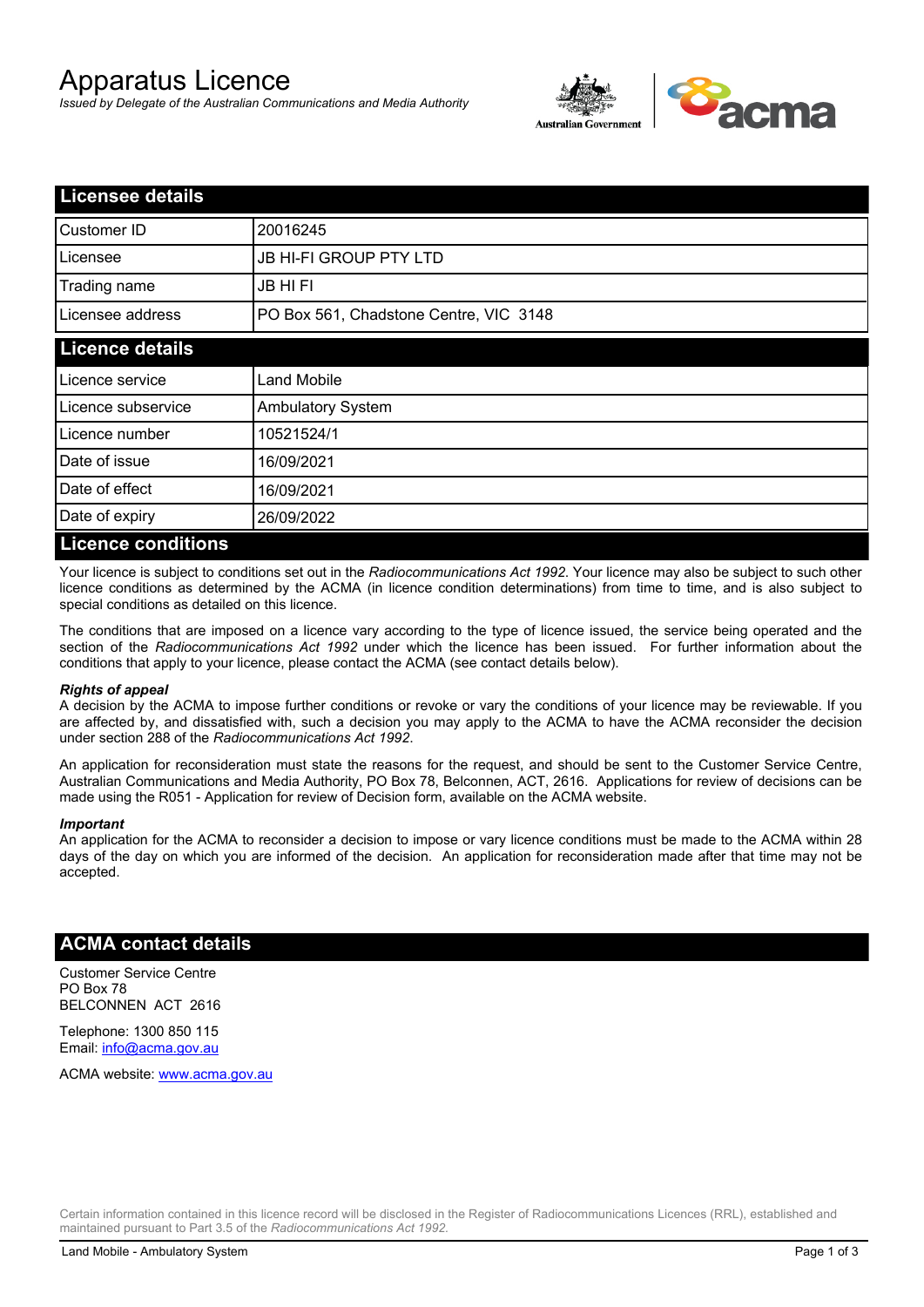## **Advisory Notes applying to licence no.: 10521524/1**

Conditions applicable to the operation of Ambulatory System station(s) authorised under this licence can be found in the Radiocommunications Licence Conditions (Apparatus Licence) Determination and the Radiocommunications Licence Conditions (Land Mobile Licence) Determination. Copies of these determinations are available from the ACMA and from the ACMA home page (www.acma.gov.au).